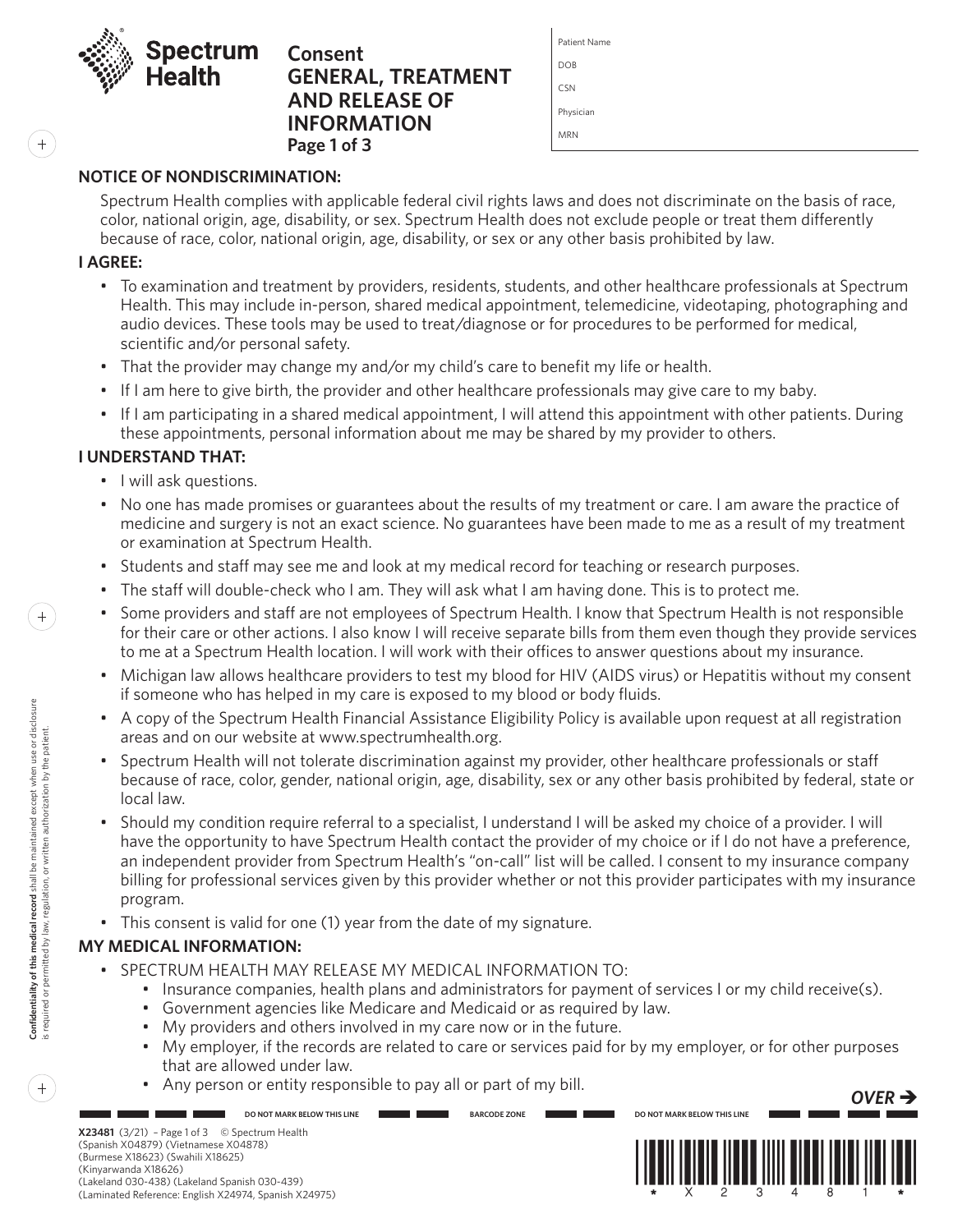# **GENERAL, TREATMENT AND RELEASE OF INFORMATION** *(CONTINUED)* **Page 2 of 3**

# **MY MEDICAL INFORMATION:** *(CONTINUED)*

- I agree that Spectrum Health can take my or my child's picture and save it to my electronic medical record. I understand that Spectrum Health will use this picture for identification purposes with the goal of improving patient experience.
- I understand Spectrum Health will keep my or my child's medical information according to state law, federal law and policy. I also understand that my medical information may be stored electronically and may be sent to or received from other healthcare providers and/or payers electronically. This includes my diagnosis (what is wrong with me), treatments (what we are doing to do make me better), and medicine or prescription information. This may also include details about my mental health, infectious diseases (like HIV), and other problems like drug or alcohol use disorder.
- In some cases, Spectrum Health is required by law to report medical information to an agency like the health department. This may include information about HIV, TB and other diseases.
- If I am transferred to another facility, Spectrum Health's providers/resident providers may access my medical records to follow up on my care and/or use the information for medical research.

### **PRIVACY NOTICE**

• I have rights and responsibilities when I or my child receive(s) services. Spectrum Health has given me its Notice of Privacy Practices, and I have had an opportunity to ask questions about the information in the Notice.

#### **VALUABLES**

• Spectrum Health would like its patients to leave valuables at home or with family members. I agree Spectrum Health is not responsible for safeguarding my property.

### **PATIENT RIGHTS AND GRIEVANCES**

• I understand that I may submit a concern or complaint without fear of reprisal or retaliation. But, efforts will be made to resolve my concern promptly or within seven (7) days, if possible. If I have questions about my rights as a patient, I am free to ask questions. The number to call is 269.983.8624 (Spectrum Health Lakeland) or 855.613.2262 (all other Spectrum Health locations).

## **CONSENT TO CALL**

• I have given residential and/or cellular telephone numbers and an email address to Spectrum Health. I consent to receive autodialed and/or pre-recorded telephone calls, text messages and/or emails from Spectrum Health and/ or its agents/third parties. These communications may include billing. I am responsible for any communication charges from my phone provider(s). I can still be treated even if I do not give "consent to call".

## **AUTHORIZATION TO RECEIVE PAYMENT AND BILLING**

- Spectrum Health is authorized to seek payment from any third party and from me. I authorize Spectrum Health to act on my behalf to collect benefits from any third party and endorse checks payable to me and/or Spectrum Health.
- I authorize any insurance company, responsible for payment of my medical care and treatment, to pay Spectrum Health for the services given. I understand that I am responsible for any charges not covered by insurance.
- I request payment due to me of authorized Medicare benefits be paid (on my behalf) to Spectrum Health for any services provided to me by Spectrum Health or in its facilities.
- I agree that if my account is not paid when due, the hospital may retain a lawyer and/or collection agency for collection. I will be responsible to reimburse the hospital for all costs, charges and fees associated with the collection of the amount due. This includes, but not limited to, reasonable interest, legal cost in the event suit is filed and reasonable lawyer fees and/or reasonable collection agency fees including those based on a percentage of the debt.
- If you do not want us to bill your insurance, you must notify us at the time of service.

## **ASSIGNMENT**

- I assign Spectrum Health:
	- All benefits, claims, and any and all other rights, including the right to bill and talk to any third party for the purpose of seeking payment, regarding my charges at Spectrum Health.
	- The right to file suit or intervene in any lawsuit or proceeding which involves my charges at Spectrum Health.
	- The right to take any other action to seek payment of my charges at Spectrum Health.